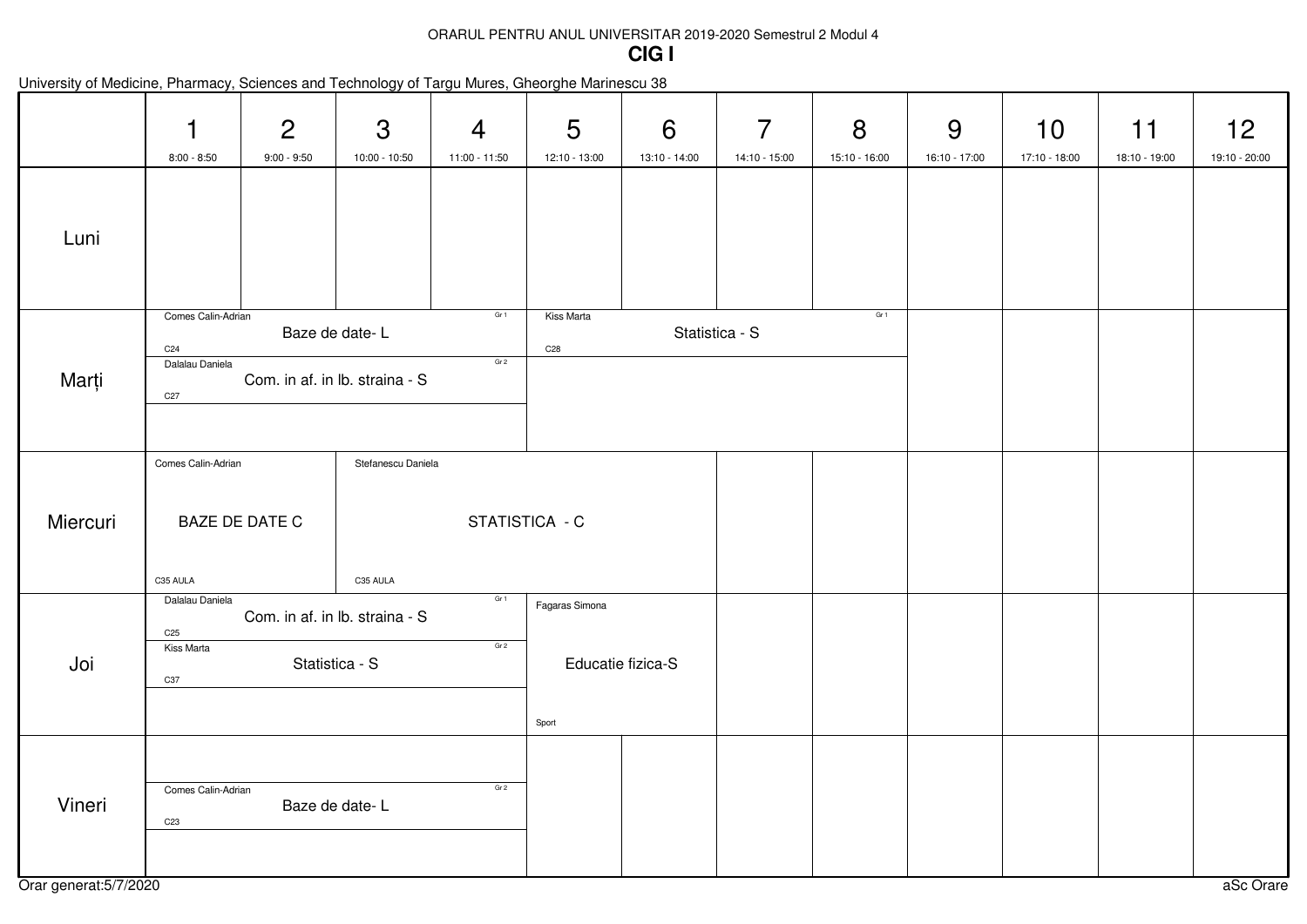### ORARUL PENTRU ANUL UNIVERSITAR 2019-2020 Semestrul 2 Modul 4**CIG II**

|                        | 1<br>$8:00 - 8:50$                       | $\overline{2}$<br>$9:00 - 9:50$ | 3<br>$10:00 - 10:50$     | $\overline{4}$<br>11:00 - 11:50        | 5<br>12:10 - 13:00                 | 6<br>13:10 - 14:00 | $\overline{7}$<br>14:10 - 15:00 | 8<br>15:10 - 16:00 | 9<br>16:10 - 17:00 | 10<br>17:10 - 18:00 | 11<br>18:10 - 19:00 | 12<br>19:10 - 20:00 |
|------------------------|------------------------------------------|---------------------------------|--------------------------|----------------------------------------|------------------------------------|--------------------|---------------------------------|--------------------|--------------------|---------------------|---------------------|---------------------|
|                        | Deac Veronica                            |                                 | Pascan Irina             |                                        |                                    |                    |                                 |                    |                    |                     |                     |                     |
| Luni                   | Dentologie si expertiza<br>contabila - S |                                 |                          | DEONTOLOGIE SI EXPERTIZA CONTABILA - C |                                    |                    |                                 |                    |                    |                     |                     |                     |
|                        | C <sub>23</sub>                          |                                 | C15                      |                                        |                                    |                    |                                 |                    |                    |                     |                     |                     |
|                        |                                          |                                 |                          |                                        | Danescu Tatiana                    |                    |                                 |                    |                    |                     |                     |                     |
| Marți                  |                                          |                                 |                          |                                        | CONTAB SI GEST<br><b>FISCALA C</b> |                    |                                 |                    |                    |                     |                     |                     |
|                        |                                          |                                 |                          |                                        | C14                                |                    |                                 |                    |                    |                     |                     |                     |
|                        | Popa Alexandra                           |                                 |                          |                                        | Stefan Beatrice                    |                    |                                 |                    |                    |                     |                     |                     |
|                        |                                          |                                 |                          |                                        |                                    |                    |                                 |                    |                    |                     |                     |                     |
| Miercuri               |                                          |                                 | Contab si gest fiscala S |                                        | Contabilitate de gestiune- S       |                    |                                 |                    |                    |                     |                     |                     |
|                        | C15                                      |                                 |                          |                                        | C18                                |                    |                                 |                    |                    |                     |                     |                     |
|                        |                                          |                                 | Fagaras Simona           |                                        | <b>Stefan Beatrice</b>             |                    |                                 |                    |                    |                     |                     |                     |
|                        |                                          |                                 |                          |                                        |                                    |                    |                                 |                    |                    |                     |                     |                     |
| Joi                    | Educatie fizica si sport                 |                                 |                          |                                        | CONTABILITATE DE GESTIUNE C        |                    |                                 |                    |                    |                     |                     |                     |
|                        |                                          |                                 |                          |                                        |                                    |                    |                                 |                    |                    |                     |                     |                     |
|                        |                                          |                                 | Sport                    |                                        | C <sub>26</sub>                    |                    |                                 |                    |                    |                     |                     |                     |
|                        |                                          |                                 |                          |                                        | Neag Ramona                        |                    |                                 |                    |                    |                     |                     |                     |
| Vineri                 |                                          |                                 |                          |                                        | PRACTICA - P                       |                    |                                 |                    |                    |                     |                     |                     |
|                        |                                          |                                 |                          |                                        |                                    |                    |                                 |                    |                    |                     |                     |                     |
|                        |                                          |                                 |                          |                                        | C14                                |                    |                                 |                    |                    |                     |                     |                     |
| Orar generat: 5/7/2020 |                                          |                                 |                          |                                        |                                    |                    |                                 |                    |                    |                     |                     | aSc Orare           |

### University of Medicine, Pharmacy, Sciences and Technology of Targu Mures, Gheorghe Marinescu 38